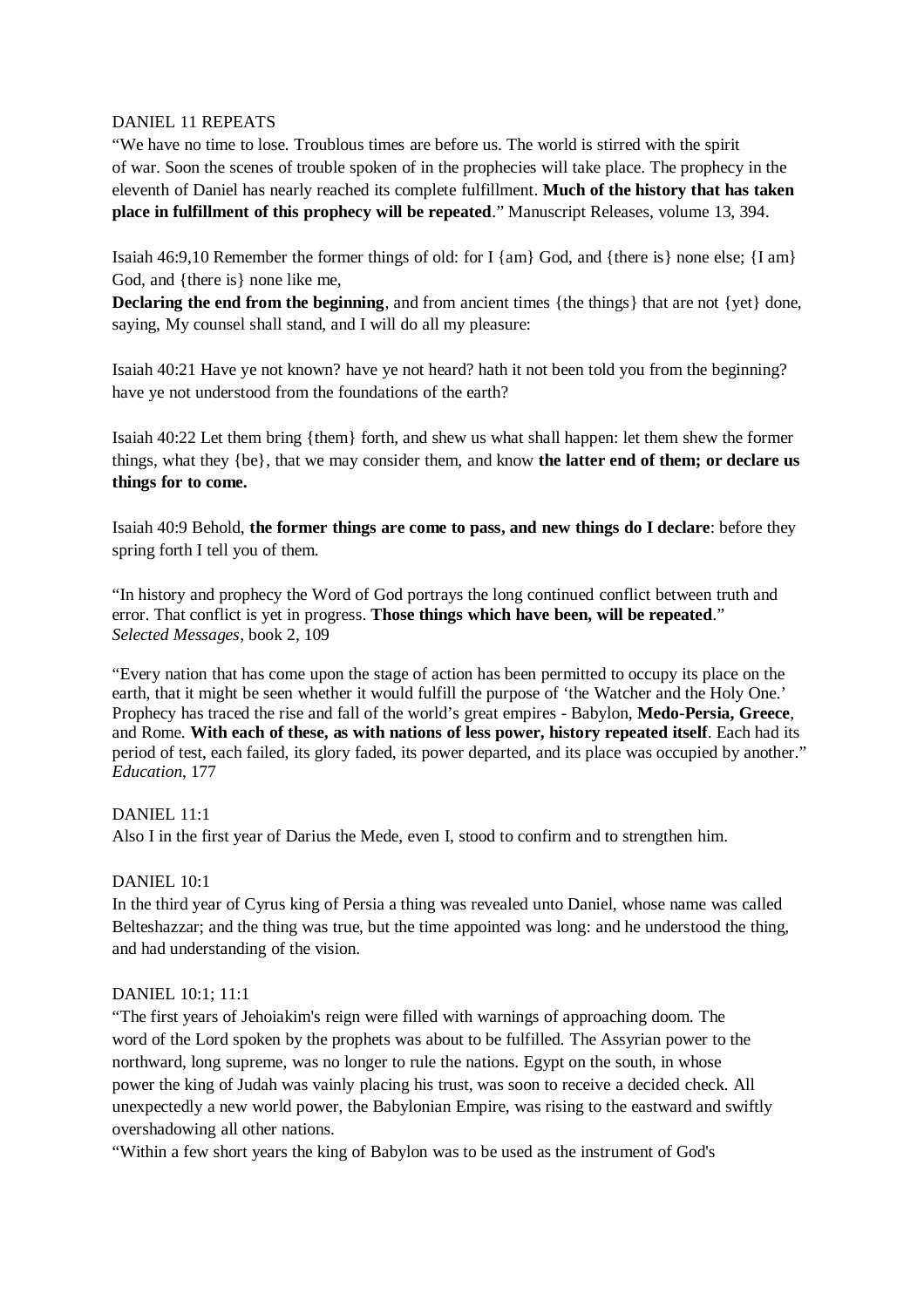wrath upon impenitent Judah. Again and again Jerusalem was to be invested and entered by the besieging armies of Nebuchadnezzar. Company after company--at first a few only, but later on thousands and tens of thousands--were to be taken captive to the land of Shinar, there to dwell in enforced exile. Jehoiakim, Jehoiachin, Zedekiah--all these Jewish kings were in turn to become vassals of the Babylonian ruler, and all in turn were to rebel. Severer and yet more severe chastisements were to be inflicted upon the rebellious nation, until at last the entire land was to become a desolation, Jerusalem was to be laid waste and burned with fire, the temple that Solomon had built was to be destroyed, and the kingdom of Judah was to fall, never again to occupy its former position among the nations of earth." Prophets & Kings, 422, 423.

## 70 YEARS PARALLELS 1260 YEARS

"**God's church on earth was as verily in captivity during this long period of relentless persecution as were the children of Israel held captive in Babylon during the period of the exile**." Prophets & Kings, 714.

## 70 YEARS CAPTIVITY

"The reign of Darius was honored of God. To him was sent the angel Gabriel, 'to confirm and to strengthen him.' Daniel 11:1. Upon his death, within about two years of the fall of Babylon, Cyrus succeeded to the throne, and the beginning of his reign marked the completion of the seventy years since the first company of Hebrews had been taken by Nebuchadnezzar from their Judean home to Babylon." Prophets & Kings, 556.

Jeremiah 29:4-11 606BC - 536 BC

Jeremiah 25:12 And it shall come to pass, when seventy years are accomplished, that I will punish the king of Babylon, and that nation, saith the LORD, for their iniquity, and the land of the Chaldeans, and will make it perpetual desolations.

Jeremiah 29:10 For thus saith the LORD, That after seventy years be accomplished at Babylon I will visit you, and perform my good word toward you, in causing you to return to this place.

Where is Daniel?

Daniel 10:9-21

14 Now I am come to make thee understand what shall befall thy people in the latter days: for yet the vision {is} for {many} days.

21 Then said he, Knowest thou wherefore I come unto thee? and now will I return to fight with the prince of Persia: and when I am gone forth, lo, the prince of Grecia shall come.

20 But I will shew thee that which is noted in the scripture of truth: and {there is} none that holdeth with me in these things, but Michael your prince. {holdeth: Heb. strengtheneth himself}

Where is John?

Revelation 17:6-13

NUMBER 10 Revelation 17:10; Psalms 83; Ezekiel 27 'thy merchant(s)'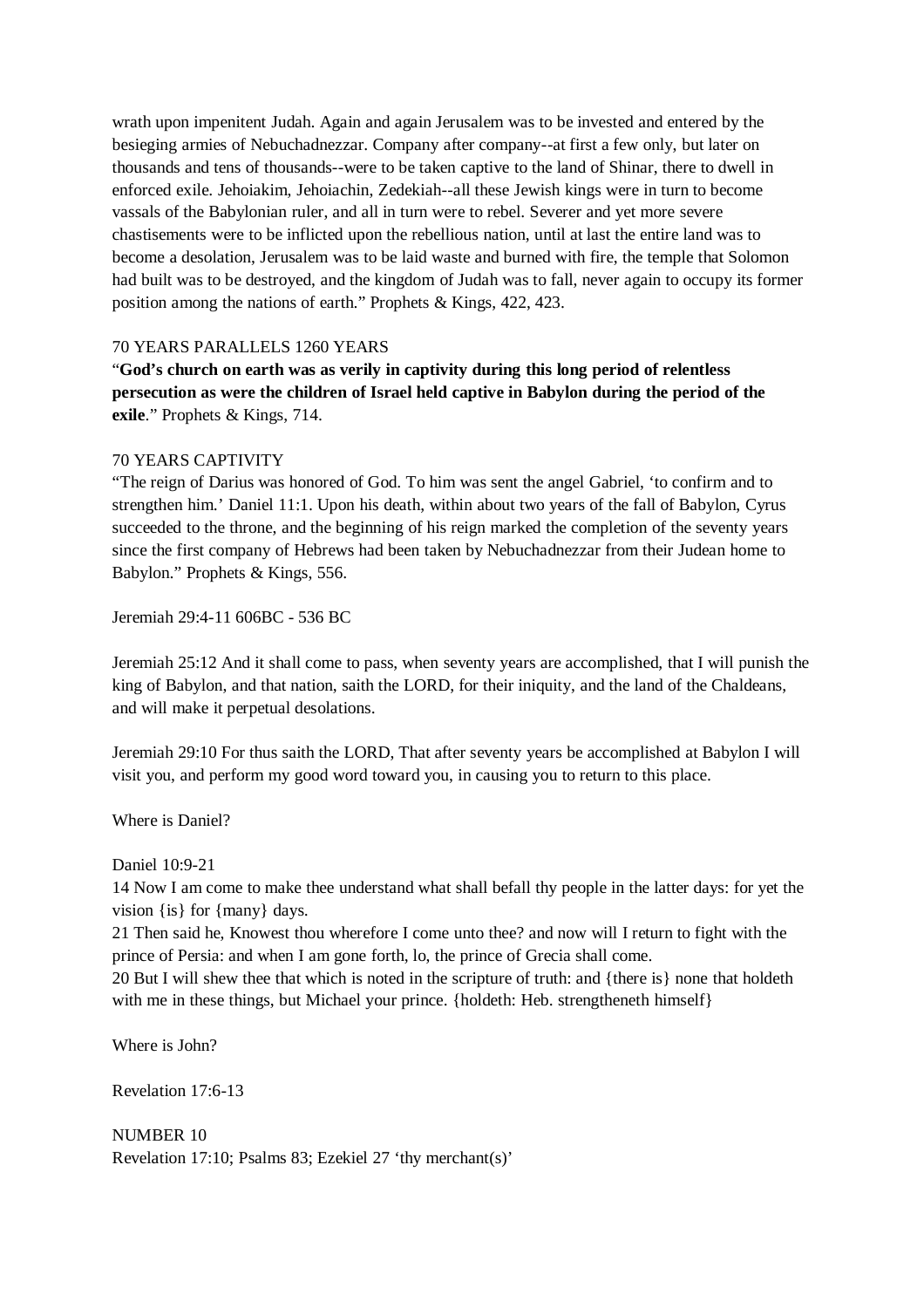#### GREECE A SYMBOL OF THE WORLD

"These men came from the West to find the Saviour at the close of His life, as the wise men had come from the East at the beginning. At the time of Christ's birth the Jewish people were so engrossed with their own ambitious plans that they knew not of His advent. The magi from a heathen land came to the manger with their gifts, to worship the Saviour. So these Greeks, representing the nations, tribes, and peoples of the world, came to see Jesus. So the people of all lands and all ages would be drawn by the Saviour's cross. So shall many 'come from the east and west, and shall sit down with Abraham, and Isaac, and Jacob, in the kingdom of heaven.' Matthew 8:11." Desire of Ages, 621.

Jesus regarded these Greeks as representatives of the Gentiles at large. In them he discerned the first-fruits of an abundant harvest, when all nations, tongues, and people upon the face of the earth should hear the glad tidings of salvation through Christ. 3SP 74.3

There is, however, something aside from the mere succession of kings which is worthy of notice. Gabriel gave Daniel the framework of the history of Greece. We have in the inspired record something which corresponds to the skeleton in the human body, and the flesh and organs of life need to be put in. These nations which were then in existence were a shelter, perhaps, a scaffolding, built about God's people, offering them another opportunity to work. The Spirit of God was working in the courts of monarchs as faithfully as ever. At the same time the controversy between truth and error never for a moment abated. {1901 SNH, SDP 189.1}

It might seem to the casual observer that **Greece was not in reality a ruling power in the sense that Babylon and Medo-Persia were universal monarchies**. Let us see: From the first it has been noted that Greece was an intellectual ruler rather than a power which held the bodies of men in slavery. If we may personify Greek intellect in an abstract way, we may say that **Alexander was the tool in its hand for building up a kingdom where it might hold sway**. He did this work well; and while he individually fell, **the Greek language, learning, and customs were introduced into all countries** where his arms had Margin opened the way. The Greek religion, with its mysteries, was accepted in Syria and Asia Minor; Greek games were celebrated in the eastern provinces. But Greek education took a position ahead even of her religion, and Greek teachers and scholars followed in the wake of the conqueror. Greek was the language most used, and Greek books were in demand. The city of Alexandria in Egypt was founded by Alexander, and it became the center of Greek learning. Egyptian idolatry and Greek philosophy sat enthroned beside each other. As the Encyclopedia Britannica states it, "In Egypt a Greek aristocracy of office, birth, and intellect existed side by side with a distinct native life." {1901 SNH, SDP 189.2}

## TWO STICKS – EZEKIEL 37:16 - 28

Last Seven kings – Southern Tribes: Manasseh – "to forget" Amon – "architect" Josiah – "foundation" Jehoahaz – "to seize" Jehoiakim – "Jehovah will raise" Jehoiachin (Jeconiah) – "Jehovah will establish" Zedekiah – "to cleanse"

Last Seven kings – Northern Tribe: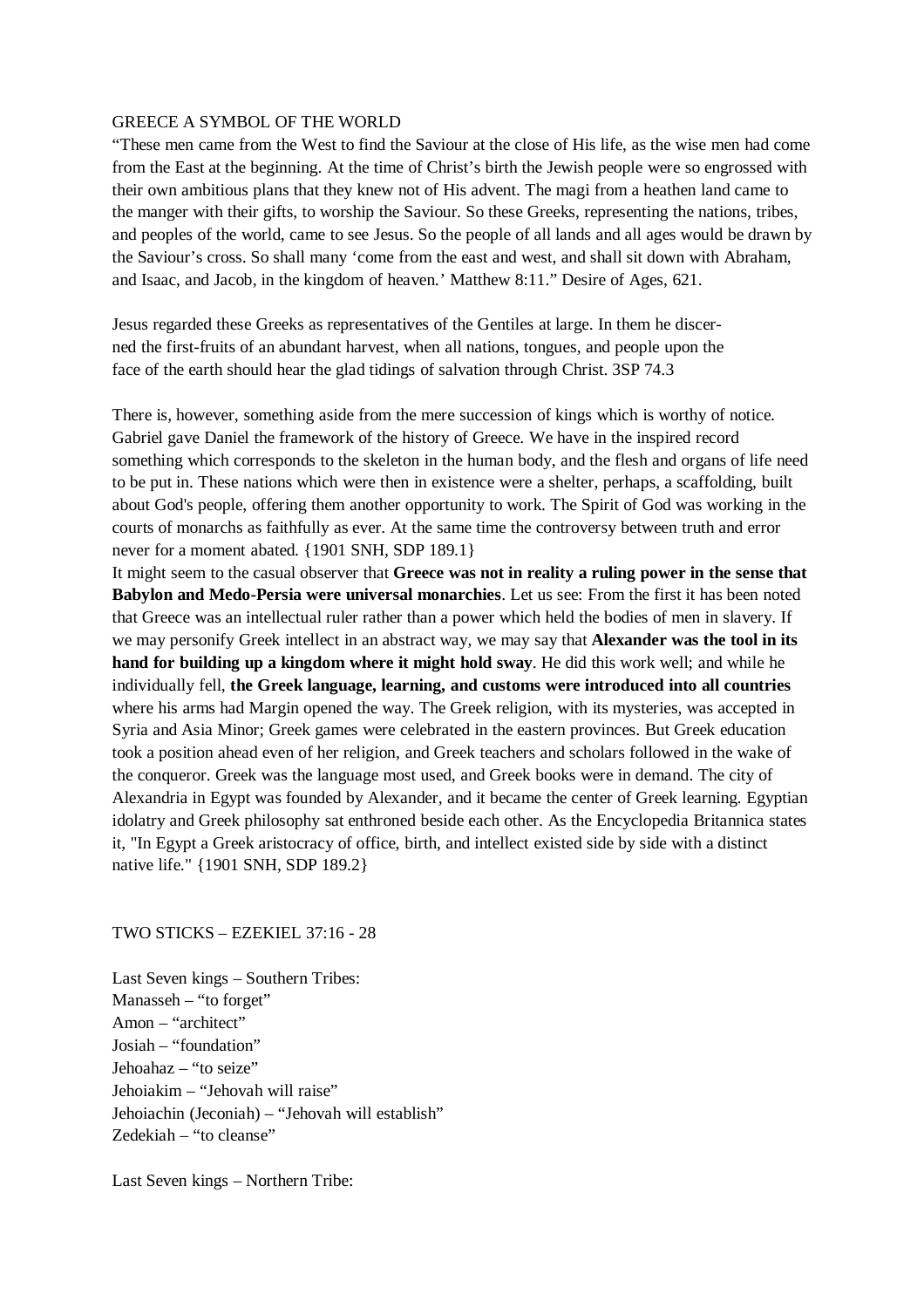Jeroboam II – "people will contend, other flock" Zachariah – "Jah has remembered" Shallum – "recompense, retribution, reward" Menahem – "comforter" Pekahiah – "Jah has observed" Pekah – "to watch, observe" Hoshea – "deliverer"

HORN OF THE HE GOAT Daniel 8:3-9; 11:3,4 Revelation 13:11-18 Premiere Ships of Tarshish & Ahab, Leader of 10

### KINGS OF PERSIA

DANIEL 11:2

And now will I shew thee the truth. Behold, there shall stand up yet three kings in Persia; and the fourth shall be far richer than they all: and by his strength through his riches he shall stir up all against the realm of Grecia.

The Kings of the South and the North

Dan 11:1 Also I in the first year of Darius the Mede, *even* I, stood to confirm and to strengthen him. Dan 11:2 And now will I shew thee the truth. Behold, there shall stand up yet three kings in Persia; and the fourth shall be far richer than *they* all: and by his strength through his riches he shall stir up all against the realm of Grecia.

Dan 11:3 And a mighty king shall stand up, that shall rule with great dominion, and do according to his will.

Dan 11:4 And when he shall stand up, his kingdom shall be broken, and shall be divided toward the four winds of heaven; and not to his posterity, nor according to his dominion which he ruled: for his kingdom shall be plucked up, even for others beside those.

"The facts stated in these verses plainly point to Alexander, and the division of his empire. (See on chapter 8:8.) Xerxes was the last Persian king who invaded Grecia; and the prophecy passes over the nine successors of Xerxes in the Persian empire, and next introduces Alexander the Great. Having overthrown the Persian empire, Alexander 'became absolute lord of that empire, in the utmost extent in which it was ever possessed by any of the Persian kings.' - Prideaux, Vol.I, p.477. His dominion was great, including 'the greater portion of the then known habitable world;' and he did according to his will. His will led him, B.C.323, into a drunken debauch, as the result of which he died as the fool dieth; and his vainglorious and ambitious projects went into sudden, total, and everlasting eclipse. The kingdom was divided, but not for his posterity; it was plucked up for others besides those. Within a few years after his death, all his posterity had fallen victims to the jealousy and ambition of his leading generals. Not one of the race of Alexander was left to breathe upon the earth. So short is the transit from the highest pinnacle of earthly glory to the lowest depths of oblivion and death. The kingdom was rent into four divisions, and taken possession of by Alexander's four ablest, or perhaps most ambitious and unprincipled generals, - Cassander, Lysimachus, Seleucus and Ptolemy." Daniel & The Revelation, 248.

Cyrus—George Bush I Smerdis ( 522)—Bill Clinton Darius (522—486)—George Bush II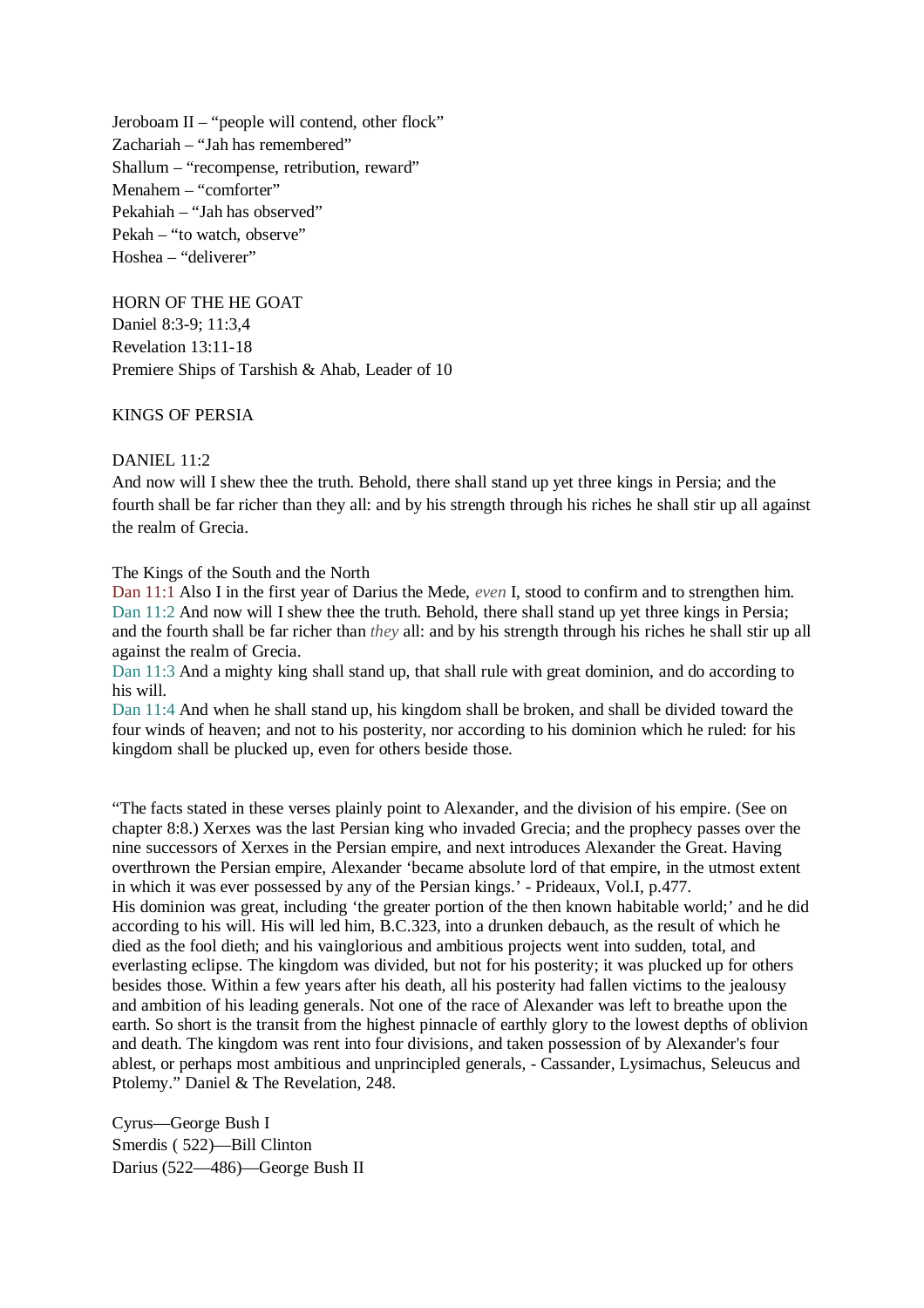## SUNDAY LAW CRISIS

"Meanwhile conditions in the Medo - Persian realm were rapidly changing. Darius Hystaspes, under whose reign the Jews had been shown marked favor, was succeeded by Xerxes the Great. It was during his reign that those of the Jews who had failed of heeding the message to flee were called upon to face a terrible crisis. Having refused to take advantage of the way of escape God had provided, now they were brought face to face with death." Prophets & Kings, 600.

## DANIEL 11:21, 22 – TIBERIUS CAESAR – DONALD TRUMP

"VERSE 21. And in his estate shall stand up a vile person, to whom they shall not give the honor of the kingdom: but he shall come in peaceably, and obtain the kingdom by flatteries." {1897 UrS, DAR 266.3}

Tiberius Caesar next appeared after Augustus Caesar on the Roman throne. He was raised to the consulate in his twenty-eighth year. It is recorded that as Augustus was about to nominate his successor, his wife, Livia, besought him to nominate Tiberius (her son by a former husband); but the emperor said, "Your son is too vile to wear the purple of Rome;" and the nomination was given to Agrippa, a very virtuous and much-respected Roman citizen. But the prophecy had foreseen that a vile person should succeed Augustus. Agrippa died; and Augustus was again under the necessity of choosing a successor. Livia renewed her intercessions for Tiberius; and Augustus, weakened by age and sickness, was more easily flattered,, and finally consented to nominate, as his colleague and successor, that "vile" young man. But the citizens never gave him the love, respect, and "honor of the kingdom" due to an upright and faithful sovereign. {1897 UrS, DAR 266.4}

How clear a fulfilment is this of the prediction that they should not give him the honor of the kingdom. But he was to come in peaceably, and obtain the kingdom by flatteries. A paragraph from the Encyclopedia Americana shows how this was fulfilled:- {1897 UrS, DAR 267.1}

"During the remainder of the life of Augustus, he [Tiberius] behaved with great prudence and ability, concluding a war with the Germans in such a manner as to merit a triumph. After the defeat of Varus and his legions, he was sent to check the progress of the victorious Germans, and acted in that war with equal spirit and prudence. On the death of Augustus, he succeeded, without opposition, to the sovereignty of the empire: which, however, with his characteristic dissimulation, he affected to decline, until repeatedly solicited by the servile senate." {1897 UrS, DAR 267.2}

Dissimulation on his part, flattery on the part of the servile senate, and a possession of the kingdom without opposition - such were the circumstances attending his accession to the throne, and such were the circumstances for which the prophecy called. {1897 UrS, DAR 267.3}

The person brought to view in the text is called "a vile person." Was such the character sustained by Tiberius? Let another paragraph from the Encyclopedia answer:- {1897 UrS, DAR 267.4}

"Tacitus records the events of this reign, including the suspicious death of Germanicus, the detestable administration of Sejanus, the poisoning of Drusus, with all the extraordinary mixture of tyranny with occasional wisdom and good sense which distinguished the conduct of Tiberius, until his infamous and dissolute retirement, A.D.26, to the isle of Capreae, in the bay of Naples, never to return to Rome. On the death of Livia, A.D.29, the only restraint upon his actions and those of the detestable Sejanus, was removed, and the destruction of the widow and family of Germanicus followed. At length the infamous favorite extended his views to the empire itself, and Tiberius, informed of his machinations, prepared to encounter him with his favorite weapon, dissimulation. Although fully resolved upon his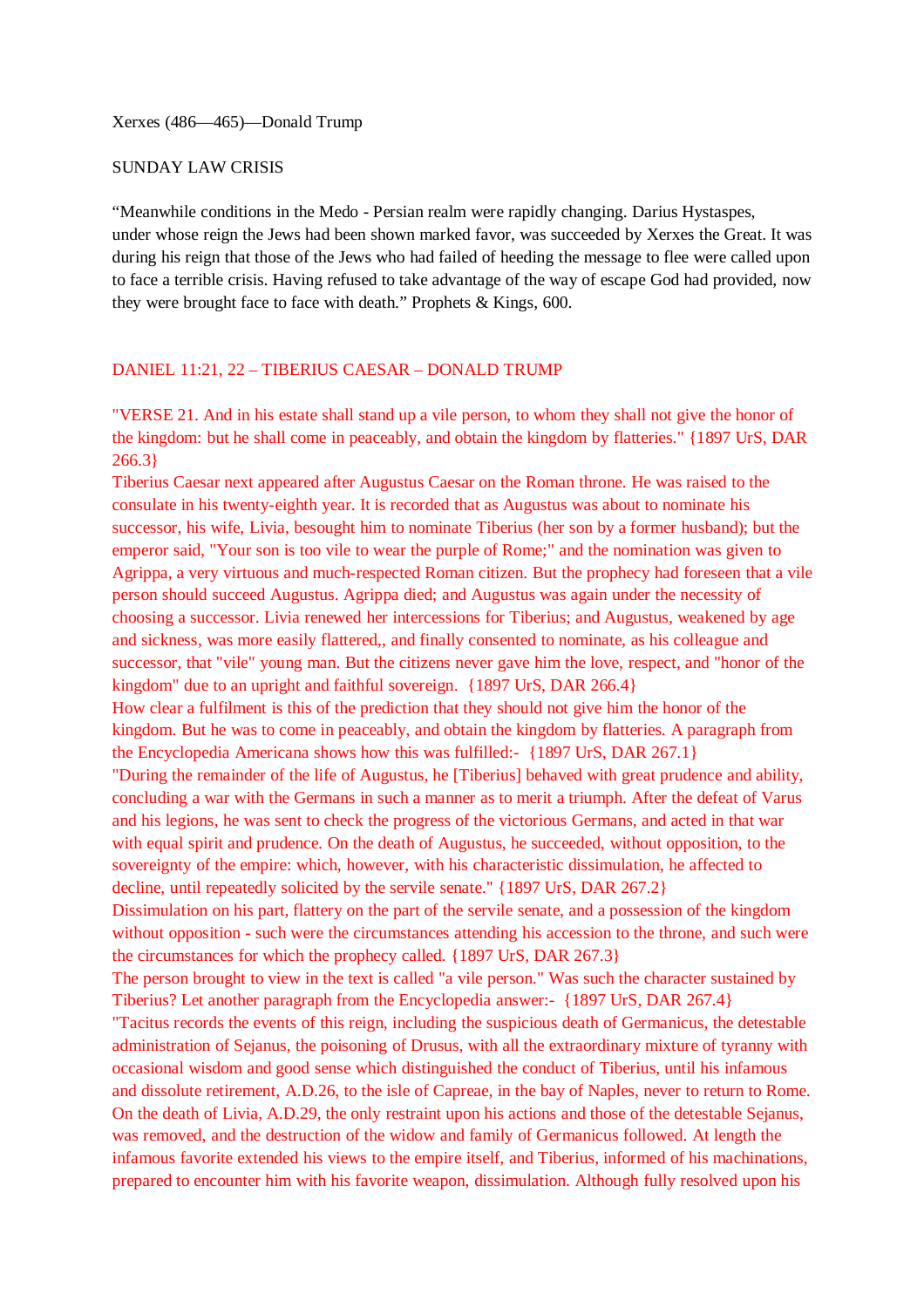destruction, he accumulated honors upon him, declared him his partner in the consulate, and, after long playing with his credulity, and that of the senate, who thought him in greater favor than ever, he artfully prepared for his arrest. Sejanus fell deservedly and unpitied; but many innocent persons shared in his destruction, in consequence of the suspicion and cruelty of Tiberius, which now exceeded all limits. The remainder of the reign of this tyrant is little more than a disgusting narrative of servility on the one hand, and of despotic ferocity on the other. That he himself endured as much misery as he inflicted, is evident from the following commencement of one of his letters to the senate: 'What I shall write to you, conscript fathers, or what I shall not write, or why I should write at all, may the gods and goddesses plague me more than I feel daily that they are doing, if I can tell.' 'What mental torture,' observes Tacitus, in reference to this passage, 'which could extort such a confession!'" {1897 UrS, DAR 267.5}

"Seneca remarks of Tiberius that he was never intoxicated but once in his life; for he continued in a state of perpetual intoxication from the time he gave himself to drinking, to the last moment of his life." {1897 UrS, DAR 268.1}

Tyranny, hypocrisy, debauchery, and uninterrupted intoxication - if these traits and practices show a man to be vile, Tiberius exhibited that character in disgusting perfection. {1897 UrS, DAR 268.2} "VERSE 22. And with the arms of a flood shall they be overflown from before him, and shall be broken; yea, also the prince of the covenant." {1897 UrS, DAR 268.3}

Bishop Newton presents the following reading as agreeing better with the original: "And the arms of the overflower shall be overflown from before him, and shall be broken." The expressions signify revolution and violence; and in fulfilment we should look for the arms of Tiberius, the overflower, to be overflown, or, in other words, for him to suffer a violent death. To show how this was accomplished, we again have recourse to the Encyclopedia Americana, art. Tiberius:- {1897 UrS, DAR 268.4}

269

"Acting the hypocrite to the last, he disguised his increasing debility as much as he was able, even affecting to join in the sports and exercises of the soldiers of his guard. At length, leaving his favorite island, the scene of the most disgusting debaucheries, he stopped at a country house near the promontory of Micenum, where, on the 16th of March, 37, he sunk into a lethargy, in which he appeared dead; and Caligula was preparing with a numerous escort to take possession of the empire, when his sudden revival threw them into consternation. At this critical instant, Macro, the pretorian prefect, caused him to be suffocated with pillows. Thus expired the emperor Tiberius, in the seventyeighth year of his age, and twenty-third of his reign, universally execrated." {1897 UrS, DAR 269.1} "The prince of the covenant" unquestionably refers to Jesus Christ, "the Messiah the Prince," who was to "confirm the covenant" one week with his people. Dan.9:25-27. The prophet, having taken us down to the death of Tiberius, now mentions incidentally an event to transpire in his reign, so important that it should not be passed over; namely, the cutting off of the Prince of the covenant, or in other words, the death of our Lord Jesus Christ. According to the prophecy, this took place in the reign of Tiberius. Luke informs us (3:1-3) that in the fifteenth year of the reign of Tiberius Caesar, John the Baptist commenced his ministry. The reign of Tiberius is to be reckoned, according to Prideaux, Dr. Hales, Lardner, and others, from his elevation to the throne to reign jointly with Augustus, his step-father, in August, A.D.12. His fifteenth year would therefore be from August, A.D.26, to August, A.D.27. Christ was six months younger than John, and is supposed to have commenced his ministry six months later, both, according to the law of the priesthood, entering upon their work when they were thirty years of age. If John commenced in the spring, in the latter portion of Tiberius's fifteenth year, it would bring the commencement of Christ's ministry in the autumn of A.D.27; and right here the best authorities place the baptism of Christ, it being the exact point where the 483 years from B.C.457, which were to extend to the Messiah the Prince, terminated;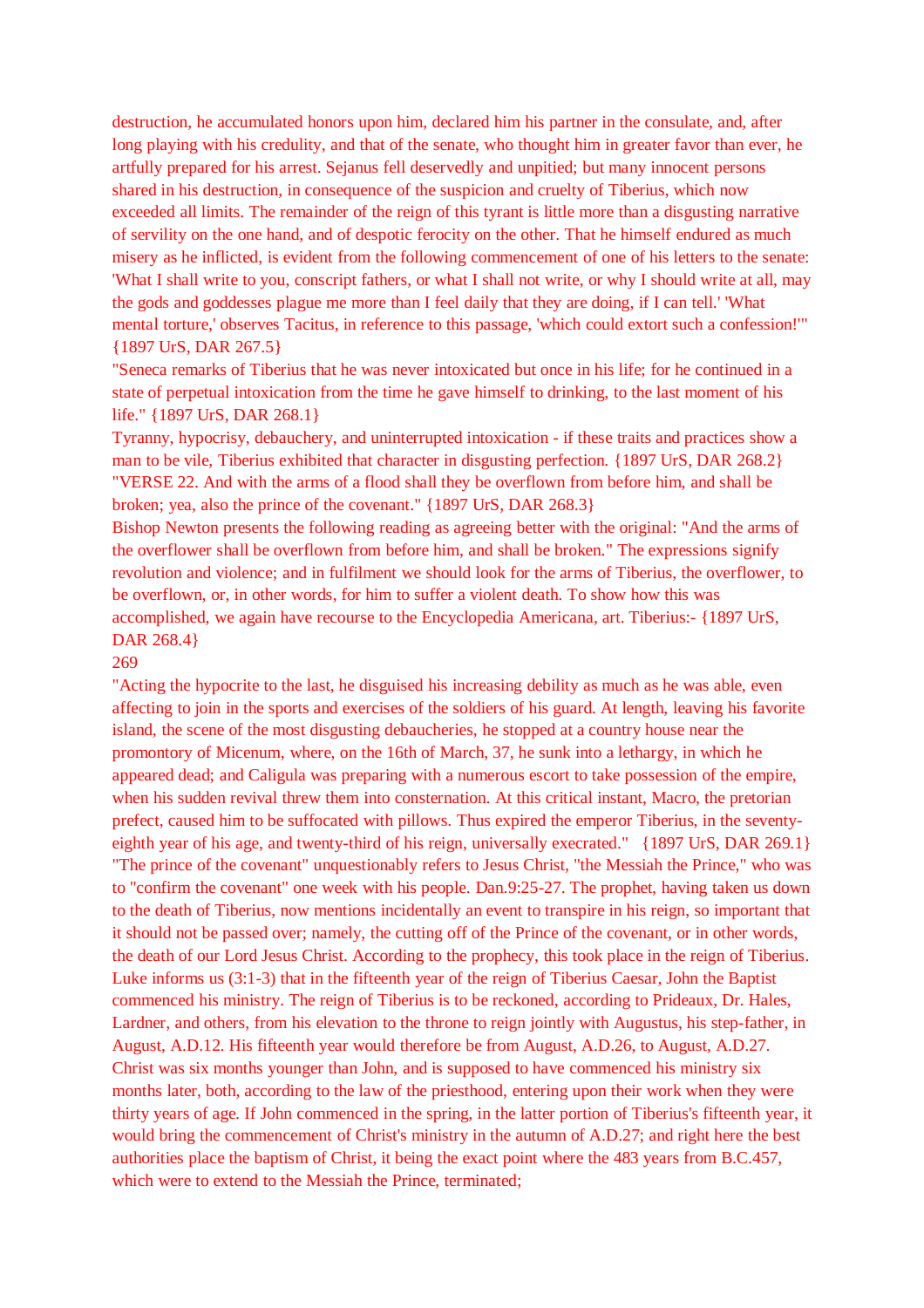#### 270

and Christ went forth proclaiming that the time was fulfilled. From this point we go forward three years and a half to find the date of the crucifixion; for Christ attended but four Passovers, and was crucified at the last one. Three and a half years from the autumn of A.D.27 bring us to the spring of A.D.31. The death of Tiberius is placed but six years later, in A.D.37. (See on chapter 9:25-27.) {1897 UrS, DAR 269.2}

in that war with equal spirit and prudence. On the death of Augustus, he succeeded, without "The Prince of Light and the prince of darkness are contending for the victory. When Jesus, the Prince of Life, came forth from Joseph's sepulcher, his triumph was assured. As he came forth from the grave, and proclaimed himself the resurrection and the life, the end of Satan's reign on the earth was made certain; but well may the hosts of heaven be astonished to see men exalting him who is the leader of the great rebellion against God. Those who are choosing to honor Satan by exalting the spurious sabbath are making a choice similar to that which the people made when they rejected Christ, that Barabbas, a robber and murderer, should be given unto them." The Signs of the Times, March 12, 1894.

Dan 11:5 And the king of the south shall be strong, and *one* of his princes; and he shall be strong above him, and have dominion; his dominion *shall be* a great dominion.

"The king of the north and the king of the south are many times referred to in the remaining portion of this chapter. It therefore becomes essential to an understanding of the prophecy clearly to identify these powers. When Alexander's empire was divided, the different portions lay toward the four winds of heaven, west, north, east, and south; these divisions of course to be reckoned from the standpoint of Palestine, the native land of the prophet. That division of the empire lying west of Palestine would thus constitute the kingdom of the west; that lying north, the kingdom of the north; that lying east, the kingdom of the east; and that lying south the kingdom of the south. The divisions of Alexander's kingdom with respect to Palestine were situated as follows: **Cassander** had Greece and the adjacent countries, which lay to the west; **Lysimachus** had Thrace, which then included Asia Minor, and the countries lying on the Hellespont and Bosphorus, which lay to the north of Palestine; **Seleucus** had Syria and Babylon, which lay principally to the east; and **Ptolemy** had Egypt and the neighboring countries, which lay to the south.

"**Cassander was very soon conquered by Lysimachus**, and his kingdom, Greece and Macedon, annexed to Thrace. And **Lysimachus was in turn conquered by Seleucus**, and Macedon and Thrace annexed to Syria. "These facts prepare the way for an application of the text before us. The king of the south, Egypt, shall be strong. Ptolemy annexed Cyprus, Phoenicia, Caria, Cyrene, and many islands and cities to Egypt. Thus was his kingdom made strong. But another of Alexander's princes is introduced in the expression, 'one of his princes.' The Septuagint translates the verse thus: 'And the king of the south shall be strong, and one of his [Alexander's] princes shall be strong above him.' This must refer to **Seleucus**, who, as already stated, having annexed Macedon and Thrac to Syria, thus became possessor of three parts out of four of Alexander's dominion, and **established a more powerful kingdom than that of Egypt**." Daniel & The Revelation, 249, 250.

The next year, Darius, with about a million of men, was defeated by Alexander, in the decisive battle of Arbela, and was soon after killed, having reigned, according to Ptolemy's Canon, four years, to B. C. 331. {1850 SB, ASC 153.3}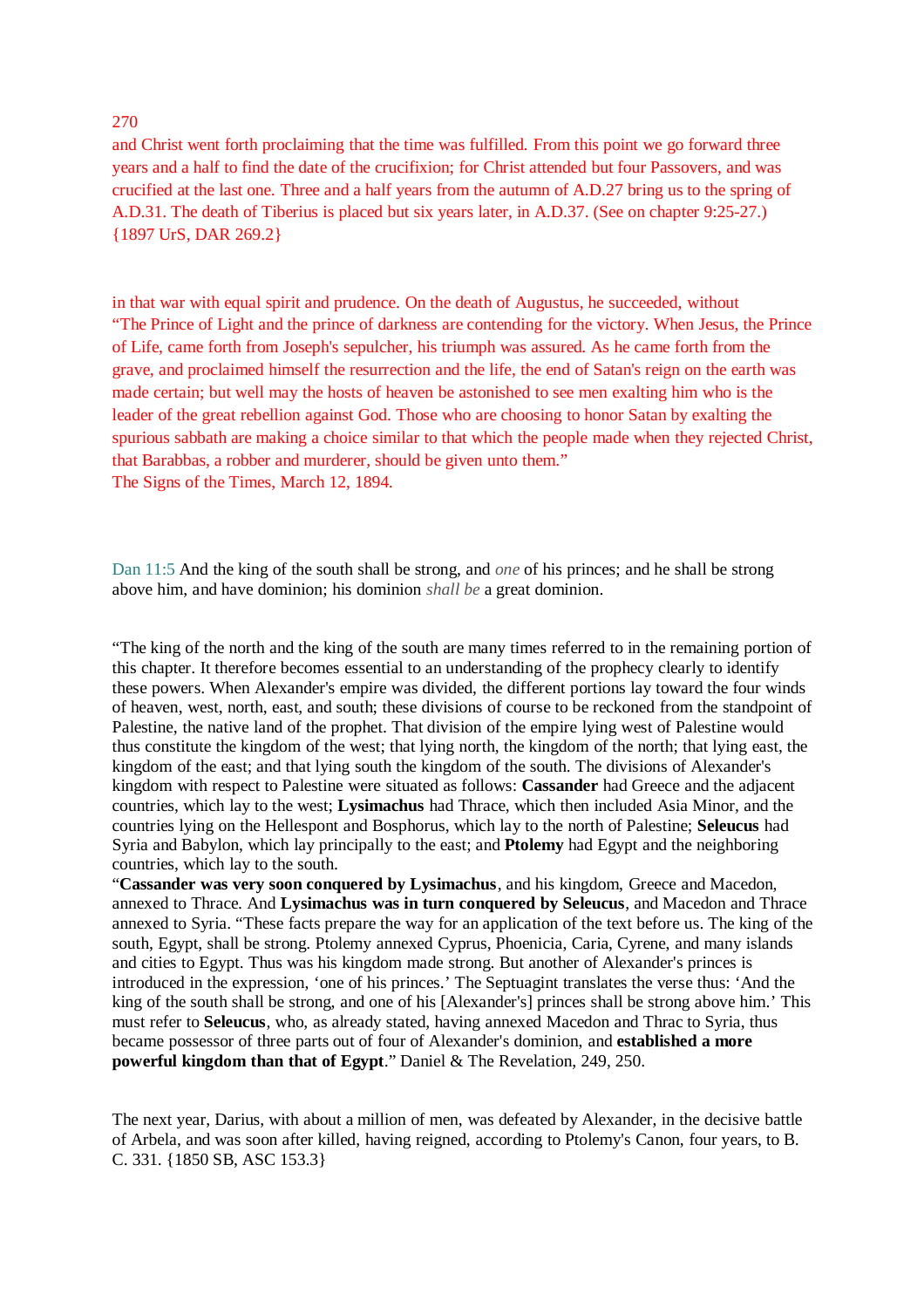The **battle of Arbela marks the end of the Persian**, and the succession of the Grecian empire. The time of this battle is marked with absolute certainty; for Plutarch records an eclipse of the moon eleven days before that battle. By astronomical calculation it is found that the moon was eclipsed in the meridian of Arbela, on the night of September 20th, B. C. 331, and A. J. P. 4383; so that this battle must have been fought on the first of October of that year. {1850 SB, ASC 153.4} Alexander. According to the Canon of Ptolemy, Alexander's reign continued eight years; but it is there dated from nearly a year previous to the battle of Arbela, and therefore it extends only to B. C. 324. {1850 SB, ASC 154.1}

Alexander was succeeded by his illegitimate son, Aridæus, who changed his name to Philip, and reigned, according to Ptolemy's Canon, seven years, to B. C. 317. {1850 SB, ASC 154.2} After the death of Aridæus, the only one who bore the title of king was Alexander Ægus. He, however, possessed no power; for after the death of Alexander the Great, the governments of the empire were divided among the chief commanders of the army, who took the title of governors at first, but finally that of kings. Soon after they were settled in their provinces, they warred among themselves, till, after some years, all were destroyed but **four-Casander**, who had Macedon and Greece; **Lysimachus**, who had Thrace and the parts of Asia on the Hellespont and Bosphorus; **Ptolemy**, who had Egypt, Lybia, Arabia, Palestine, and Cœle-Syria; and **Seleucus**, who had the rest of Alexander's dominion. {1850 SB, ASC 154.3}

"Porphyry tells us that **Seleucus was made king of Syria by Ptolemy,** when he came against Demetrius Poliorcetes, and that he then began to enlarge his dominions by conquest. His kingdom is dated from Olym. 117, y. 1. That year began at the new moon nearest the summer solstice, A. J. P. 4402." Dr. Jarvis. B. C. 312. {1850 SB, ASC 155.1}

In **281 b. c.**, after intrigues too numerous to mention, **Seleucus met Lysimachus and slew him in battle**. This reduced the four divisions to two, the rulers of which were afterward distinguished as kings of the north and the south. **Seleucus, the king of the north, now held territory which had formerly belonged to three generals,** while Ptolemy retained the southern division. This agrees with the words of Gabriel to Daniel. The fifth verse, according to Spurrell, reads: "Then shall the king of the south, even one of his [Alexander's] princes be strong; yet shall another exceed him in strength and have dominion; a grand dominion shall be his dominion."

The Ptolemy who gained Egypt was surnamed Soter, or Saviour, and on his death he was succeeded by his son, Ptolemy Philadelphus. The Seleucus who gained the three divisions was succeeded by his son Antiochus Soter, who was killed by the Gauls in Asia Minor. The third in the line of Greco-Syriac kings was Antiochus Theos, who was reigning in Syria while Ptolemy Philadelphus was on the Egyptian throne. {1901 SNH, SDP 188.2}

Seleuchus (E) 301 BC Cassander (W) 286 BC Lysimachus (N) 281 BC; Daniel 8:9;

Dan 11:6 And in the **end of years** they shall join themselves together; for the king's daughter of the south shall come to the king of the north to **make an agreement**: but she shall not retain the power of the arm; neither shall he stand, nor his arm: but she shall be given up, and they that brought her, and he that begat her, and he that strengthened her in *these* times.

**Around 252 BC**, following the peace agreement of 253 BC between Antiochus and Ptolemy to end the Second Syrian War, she [Berenice] married the Seleucid monarch Antiochus II Theos, who divorced his wife Laodice I and transferred the succession to Berenice's children. https://en.wikipedia.org/wiki/Berenice (Seleucid queen)

There were frequent wars between the kings of Egypt and Syria. Especially was this the case with Ptolemy Philadelphus, the second king of Egypt, and Antiochus Theos, third king of Syria. **They at length agreed to make peace upon condition that Antiochus Theos should put away his former wife**, Laodice, and her two sons, and should marry Berenice, the daughter of Ptolemy Philadelphus. Ptolemy accordingly brought his daughter to Antiochus, bestowing with her an immense dowry. {1897 UrS, DAR 250.4}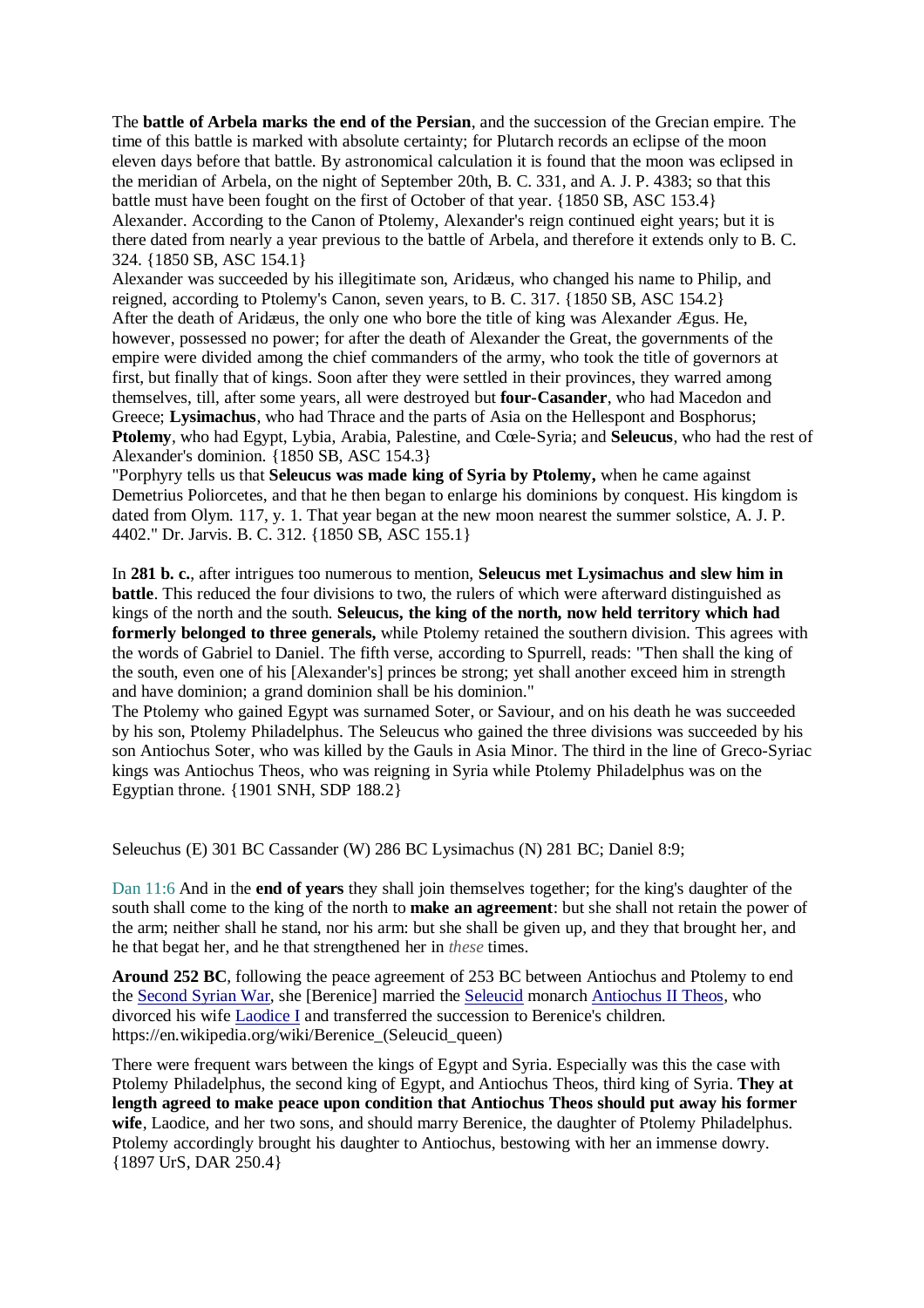"But she shall not retain the power of the arm;" that is, her interest and power with Antiochus. And so it proved; for some time shortly after, in a fit of love, Antiochus brought back his former wife, Laodice, and her children, to court again. Then says the prophecy, "Neither shall he [Antiochus] stand, nor his arm," or seed. Laodice, being restored to favor and power, feared lest, in the fickleness of his temper, Antiochus should again disgrace her, and recall Berenice; and conceiving that nothing short of his death would be an effectual safeguard against such a contingency, she caused him to be poisoned shortly after. Neither did his seed by Berenice succeed him in the kingdom; for Laodice so managed affairs as to secure the throne for her eldest son, Seleucus Callinicus. {1897 UrS, DAR 251.1}

In the year 247 B. C. Philadelphus died. Theos had no sooner learned of the death of Philadelphus than he put away Berenice, and restored Laodice, his former wife, to her place. **Laodice** determined not to risk being put through such an experience again, and therefore **killed Theos**, and secured the kingdom to her son Seleucus Callinicus. Nor did she stop with this: she persuaded this son to **destroy Berenice and her infant son**, with all the Egyptian attendants who had accompanied her to the kingdom (246 B. C.). And thus though the king's daughter of the south came to the king of the north as the seal of "an agreement," yet she did not retain the power of his arm; neither did he himself stand, nor his arm; but she was "given up, and that brought her, and he whom she brought forth, and he that strengthened her in these times." 3 {1898 ATJ, GEP 208.1}

**Ptolemy, the son of Philadelphus**, had succeeded his father in the kingdom of Egypt; and he now determined to avenge the wrongs of his sister Berenice. The course of Laodice and Callinicus in the murder of Berenice and all hers, awoke such resentment among their own people, that a number of the cities of Asia Minor raised a considerable body of troops which joined the army of Ptolemy that had marched out of Egypt to make war against Callinicus. Ptolemy with this army was so successful that **246 B. C., without a single check, he took Syria and Cilicia, and indeed all the countries eastward to Babylon and the river Tigris**. {1898 ATJ, GEP 208.2}

1798 - Time of the End - End of Years

Dan 11:7 But out of a branch of her roots shall *one* stand up in his estate, which shall come with an army, and shall enter **into the fortress of the king of the north**, and shall deal against them, and shall prevail:

Dan 11:8 And shall also carry captives into Egypt their gods, with their princes, *and* with their precious vessels of silver and of gold; and he shall continue *more* years than the king of the north. Dan 11:9 So the king of the south shall come into *his* kingdom, and shall return into his own land.

This branch out of the same root with Berenice was her brother, Ptolemy Euergetes. He had no sooner succeeded his father, Ptolemy Philadelphus, in the kingdom of Egypt, than, burning to avenge the death of his sister, Berenice, he raised an immense army, and invaded the territory of the king of the north, that is, of Seleucus Callinicus, who, with his mother, Laodice, reigned in Syria. And he prevailed against them, even to the conquering of Syria, Cilicia, the upper parts beyond the Euphrates, and almost all Asia. But hearing that a sedition was raised in Egypt requiring his return home, he plundered the kingdom of Seleucus, took forty thousand talents of silver and precious vessels, and two thousand five hundred images of the gods. Among these were the images which Cambyses had formerly taken from Egypt and carried into Persia. The Egyptians, being wholly given to idolatry, bestowed upon Ptolemy the title of Euergetes, or the Benefactor, as a compliment for his having thus, after many years, restored their captive gods. {1897 UrS, DAR 251.5}

This, according to Bishop Newton, is Jerome's account, extracted from ancient historians, but there are authors still extant, he says, who confirm several of the same particulars. Appian informs us that Laodice having killed Antiochus, and after him both Berenice and her child, Ptolemy, the son of Philadelphus, to revenge those murders, invaded Syria, slew Laodice, and proceeded as far as Babylon. From Polybius we learn that Ptolemy, surnamed Euergetes, being greatly incensed at the cruel treatment of his sister, Berenice, marched with an army into Syria, and took the city of Seleucia, which was kept for some years afterward by garrisons of the kings of Egypt. Thus did he enter into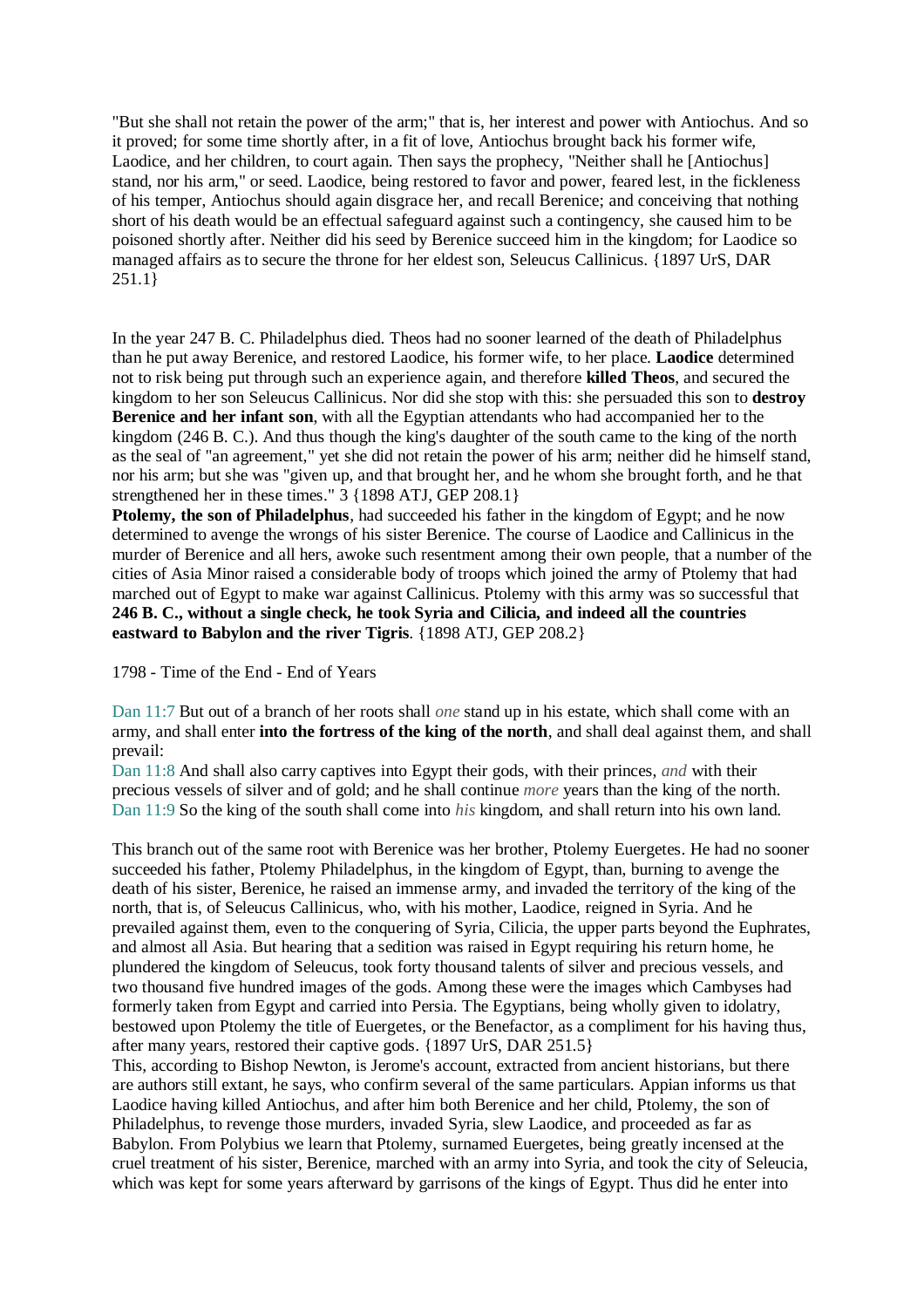the fortress of the king of the north. Polyaenus affirms that Ptolemy made himself master of all the country from Mount Taurus as far as to India, without war or battle; but he ascribes it by mistake to the father instead of the son. Justin asserts that if Ptolemy had not been recalled into Egypt by a domestic sedition, he would have possessed the whole kingdom of Seleucus. The king of the south thus came into the dominion of the king of the north, and returned to his own land, as the prophet had foretold. And he also continued more years than the king of the north; **for Seleucus Callinicus died in exile, of a fall from his horse**; and Ptolemy Euergetes survived him for four or five years. {1897} UrS, DAR 252.1}

1989 - Time of the End

Dan 11:10 But his sons shall be stirred up, and shall assemble a multitude of great forces: and *one* shall certainly come, and **overflow, and pass through**: then shall he return, and be stirred up, *even* **to his fortress**.

Dan 11:40 And at the time of the end shall the king of the south push at him: and the king of the north shall come against him like a whirlwind, with chariots, and with horsemen, and with many ships; and he shall enter into the countries, and shall **overflow and pass over**.

The first part of this verse speaks of sons, in the plural; the last part, of one, in the singular. The sons of Seleucus Callinicus were **Seleucus Ceraunus and Antiochus Magnus**. These both entered with zeal upon the work of vindicating and avenging the cause of their father and their country. The elder of these, Seleucus, first took the throne. He assembled a great multitude to recover his father's dominions; but being a weak and pusillanimous prince, both in body and estate, destitute of money, and unable to keep his army in obedience, he was poisoned by two of his generals after an inglorious reign of two or three years. His more capable brother, Antiochus Magnus, was thereupon proclaimed king, who, taking charge of the army, **retook Seleucia and recovered Syria**, making himself master of some places by treaty, and of others by force of arms. A truce followed, wherein both sides treated for peace, yet prepared for war; after which Antiochus returned and overcame in battle Nicolas, the Egyptian general, and had thoughts of invading Egypt itself. Here is the "one" who should certainly overflow and pass through. {1897 UrS, DAR 253.2}

The campaigns of **219 BC** and 218 BC carried the Seleucid armies **almost to the confines of Ptolemaic Kingdom**, but in **217 BC** Ptolemy IV defeated Antiochus at the **Battle of Raphia**. https://en.wikipedia.org/wiki/Ptolemy\_IV\_Philopator

Dan 11:11 And the king of the south shall be moved with choler, and shall come forth and fight with him, *even* with the king of the north: and he shall set forth a great multitude; but the multitude shall be given into his hand.

"Antiochus sought to take advantage of this chaotic situation. After an invasion in 221 BC failed to launch, he finally began the Fourth Syrian War in 219 BC. He recaptured Seleucia Pieria as well as cities in Phoenicia, amongst them Tyre. Rather than promptly invading Egypt, **Antiochus waited in Phoenicia for over a year, consolidating his new territories** and **listening to diplomatic proposals** from the Ptolemaic kingdom. Meanwhile, **Ptolemy's minister Sosibius began recruiting and training an army**. He recruited not only from the local Greek population, as Hellenistic armies generally were, but also from the native Egyptians, enrolling at least thirty thousand natives as phalangites. This innovation paid off, but it would **eventually have dire consequences for Ptolemaic stability**. In the summer of 217 BC, **Ptolemy engaged and defeated the long-delayed Antiochus in the Battle of Raphia**, the largest battle since the Battle of Ipsus over eighty years earlier." – {https://en.wikipedia.org/wiki/Syrian\_Wars#Third\_Syrian\_War\_.28246.E2.80.93241\_BC.29}

As soon as the **spring of 217 B. C.** opened, Ptolemy Philopator with an army of seventy-five thousand men and seventy-three elephants marched out of Egypt to do battle with Antiochus wherever they might meet. Antiochus was also early in the field with seventy-eight thousand men and one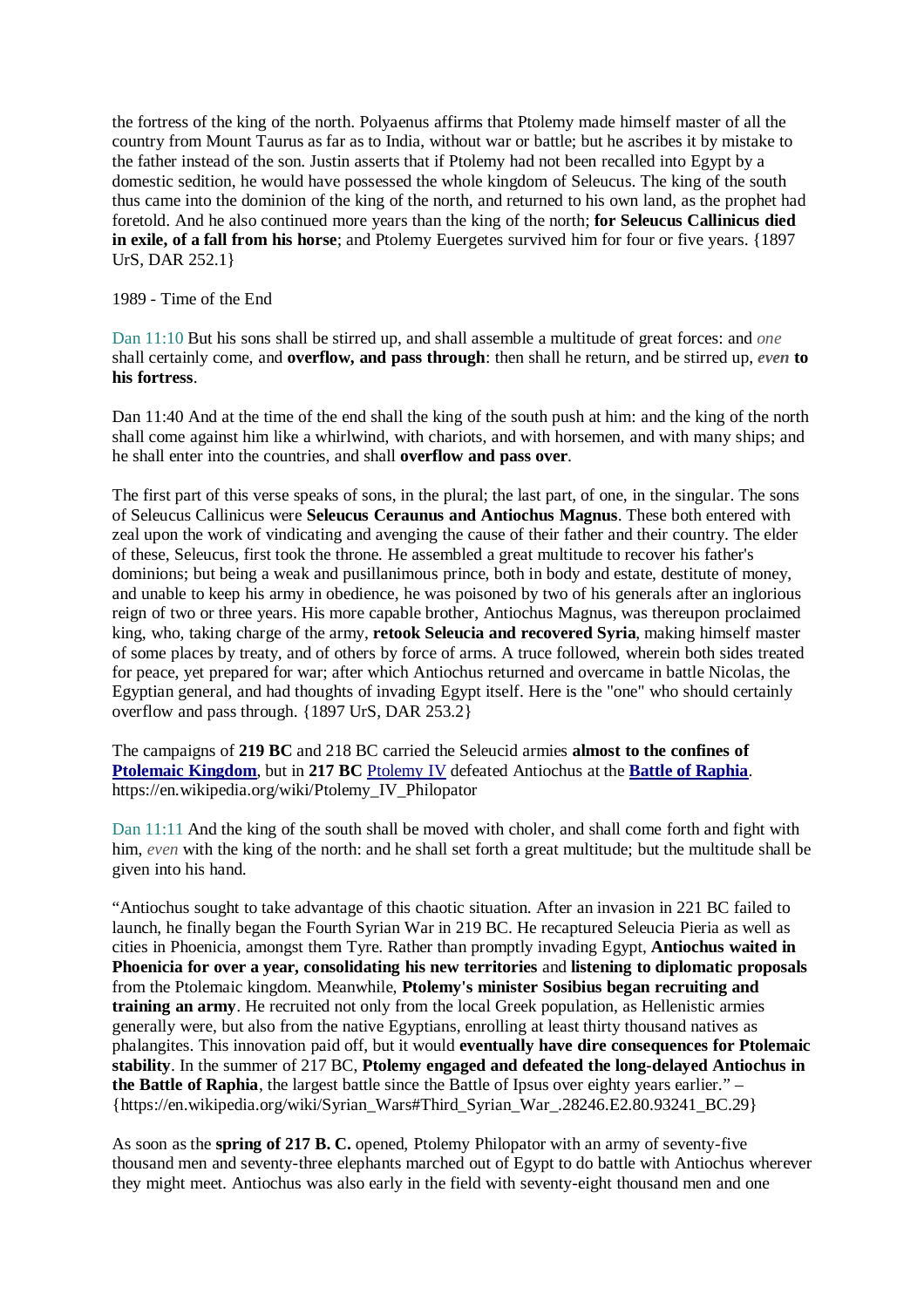hundred and two elephants. The battle was fought at Gaza. **Antiochus was defeated** with a loss of ten thousand killed and four thousand taken prisoners; upon which he abandoned all his late conquests, and with the remains of his army returned to his capital. Those countries which Antiochus had the year before overrun, now gladly returned to the protectorate of Philopator. Thus "the king of the south" was "moved with choler" and came forth and fought with the king of the north. And the king of the north "set forth a great multitude; but the multitude" was "given into his hand." 7 {1898 ATJ, GEP 211.4}

… One night, Theodotus the Aetolian, formerly an officer of Ptolemy, sneaked inside the Ptolemaic camp and reached what he presumed to be the King's tent but Ptolemy was absent and so failed to assassinate him.

Ptolemy's victory secured the province of Coele-Syria for Egypt, but **it was only a respite; at the Battle of Panium in 200 BC Antiochus defeated the army of Ptolemy's** young son, Ptolemy V Epiphanes and recaptured Coele Syria and Judea.

Ptolemy owed his victory in part to having a properly equipped and trained native Egyptian phalanx which for the first time formed a large proportion of his phalangites, thus ending his manpower problems. The self-confidence the Egyptians gained was credited by Polybius as one of the causes of the secession in 207–186 of Upper Egypt under pharaohs Hugronaphor and Ankhmakis, who created a separate kingdom that lasted nearly twenty years.

The battle of Raphia marked a **turning-point** in Ptolemaic history. **The growth in influence of the native Egyptian element** in 2nd-century Ptolemaic administration and culture, at first in the **financial pressure aggravated by the cost of the war itself**. "https://en.wikipedia.org/w/index.php? title=Battle\_of\_Raphia&oldid=787483228"

3 Maccabees 1:1 Now Philopater learned of them that came back that Antiochus had made himself master of the places which belonged to himself, and given charge to all his footmen and horsemen, and took with him his sister Arsinoe, and marched out unto the parts of Raphis, where Antiochus and his forces pitched. 2 And a certain **Theodotus**, intending to accomplish his design, took with him the bravest of the arms which had been before committed to his trust by Ptolemy, and **crossed by night unto the tent of Ptolemy, to kill him** by himself, and thus to end the war. 3 But **Dositheus**, called the son of Drimulus,

**by birth a Jew**, who afterward a renegade from the laws and customs of his country, conveyed Ptolemy away, and made a certain obscure man to lie down in his stead in the tent. It befel this man to receive the fate which was meant for the other.

I saw that the **Apocrypha was the hidden book**, and that the **wise of these last days should understand it**. I saw that the Bible was the standard book, that will judge us at the last day. I saw that heaven would be cheap enough, and that nothing was too dear to sacrifice for Jesus, and that we must give all to enter the kingdom."--Manuscript 4, 1850, (A copy of E. G. White's Vision which she had at Oswego, N.Y.)

Dan 11:12 *And* when he hath taken away the multitude, his **heart shall be lifted up**; and he shall **cast down** *many* ten thousands: but he **shall not be strengthened** *by it.*

3 Maccabees 1: 8 The Jews also sent some of their council and of their elders to him. The greetings, guestgifts, and congratulations on the past, bestowed by them, filled him with the greater eagerness to visit the city. 9 Having arrived at Jerusalem, and sacrificed, and offered thank offerings to the Greatest God, and done whatsoever else was suitable to the sanctity of the place, and entered the inner court, 10 he was so struck with the exact magnificence of the

temple, that he **conceived the purpose of entering the sanctuary itself**. 11 And when they told him that this was not permitted, none of the nation, no, nor even the priests in general, but only the supreme high priest of all, and he only once a year, being permitted to go in, he would by no means give way. 12 Then they read the law to him; but he persisted in **obtruding himself, exclaiming that he ought to be permitted**: and saying, Be it that they were deprived of this honour, I ought not to be.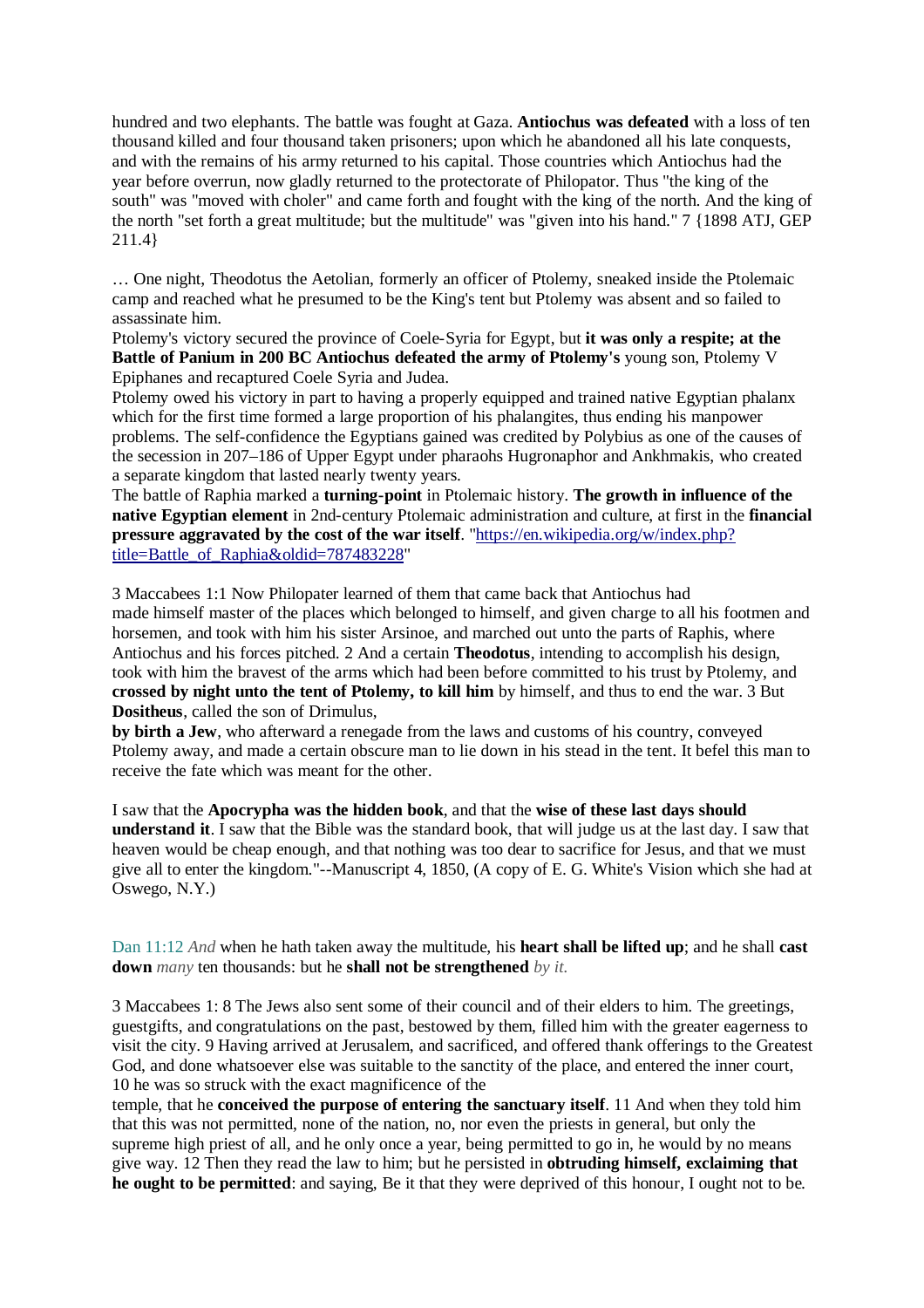3 Maccabees 2: 27 His purpose was to **inflict a public stigma upon our race**; wherefore he erected a pillar at the porch of the tower, and caused the following inscription to be graven thereon: 28 That entrance to their own temple was to be refused to all those that would not sacrifice; that all the Jews were to be enrolled among the common people; that they that

resisted were to be forcibly seized, and put to death; 29 that they that were thus enrolled, were to be **marked upon their persons by the ivy leaf** symbol of Dionysus, and to be set apart with these limited rights.

3 Maccabees 3: 24 Having then, received certain proofs that **these Jews bear us every sort of ill** will, we must look forward to the possibility of some sudden tumult among ourselves, when these impious men may turn traitors and barbarous enemies. 25 As soon, therefore, as the contents of this letter become known unto you, in that same hour we command those Jews that dwell among you, with wives and children, to be sent unto us, **vilified and abused**, in **chains of iron**, to undergo a **death cruel and ignominious, suitable to men disaffected.** 26 For by the punishment of them in one body we perceive that we have found the only means of establishing our affairs for the future on a firm and satisfactory basis. 27 Whosoever shall shield a Jew, whether it be an old man, child, or suckling, shall with his whole house be **tortured to death**. 28 Whosoever shall inform against the Jews, besides receiving the **property of the person charged, shall be presented** with two thousand drachmae from the royal treasury, shall be made free, and shall be crowned. 29 What place soever shall shelter a Jew, shall, when he is hunted forth, be put under the ban of fire, and be for ever

rendered useless to every to every living being for all time to come. 30 **Such was the purport of the king's letter.**

2 Chronicles 26:16 But when he was strong, **his heart was lifted up** to {his} destruction: for he transgressed against the LORD his God, and **went into the temple** of the LORD to burn incense upon the altar of incense.

17 And Azariah the **priest went in** after him, **and with him fourscore priests** of the LORD, {that were} valiant men:

18 And they withstood Uzziah the king, and said unto him, {It appertaineth} not unto thee, Uzziah, to burn incense unto the LORD, but to the priests the sons of Aaron, that are consecrated to burn incense: go out of the sanctuary; for thou hast trespassed; neither {shall it be} for thine honour from the LORD God.

19 Then Uzziah was wroth, and {had} a censer in his hand to burn incense: and while he was wroth with the priests, the **leprosy even rose up in his forehead** before the priests in the house of the LORD, from beside the incense altar.

20 And Azariah the chief priest, and all the priests, looked upon him, and, behold, he {was} leprous in his forehead, and they thrust him out from thence; yea, himself hasted also to go out, because **the LORD had smitten him**.

Dan 11:13 For the **king of the north shall return**, and shall set forth a multitude greater than the former, and shall certainly come after certain years with a great army and with much riches. Dan 11:14 And in those times there shall many stand up against the king of the south: also the robbers of thy people shall exalt themselves to establish the vision; but they shall fall.

A new power is now introduced, - "**the robbers of thy people**;" literally, says Bishop Newton, "the breakers of thy people." Far away on the banks of the Tiber, a kingdom had **been nourishing itself with ambitious projects and dark designs**. Small and weak at first, it grew with marvelous rapidity in strength and vigor, reaching out cautiously here and there to try its prowess, and test the vigor of its warlike arm, till, conscious of its power, it boldly reared its head among the nations of the earth, and seized with **invincible hand the helm of their affairs**. Henceforth the name of Rome stands upon the historic page, destined for long ages to **control the affairs of the world**, and exert a mighty influence among the nations even to the end of time. {1897 UrS, DAR 256.1}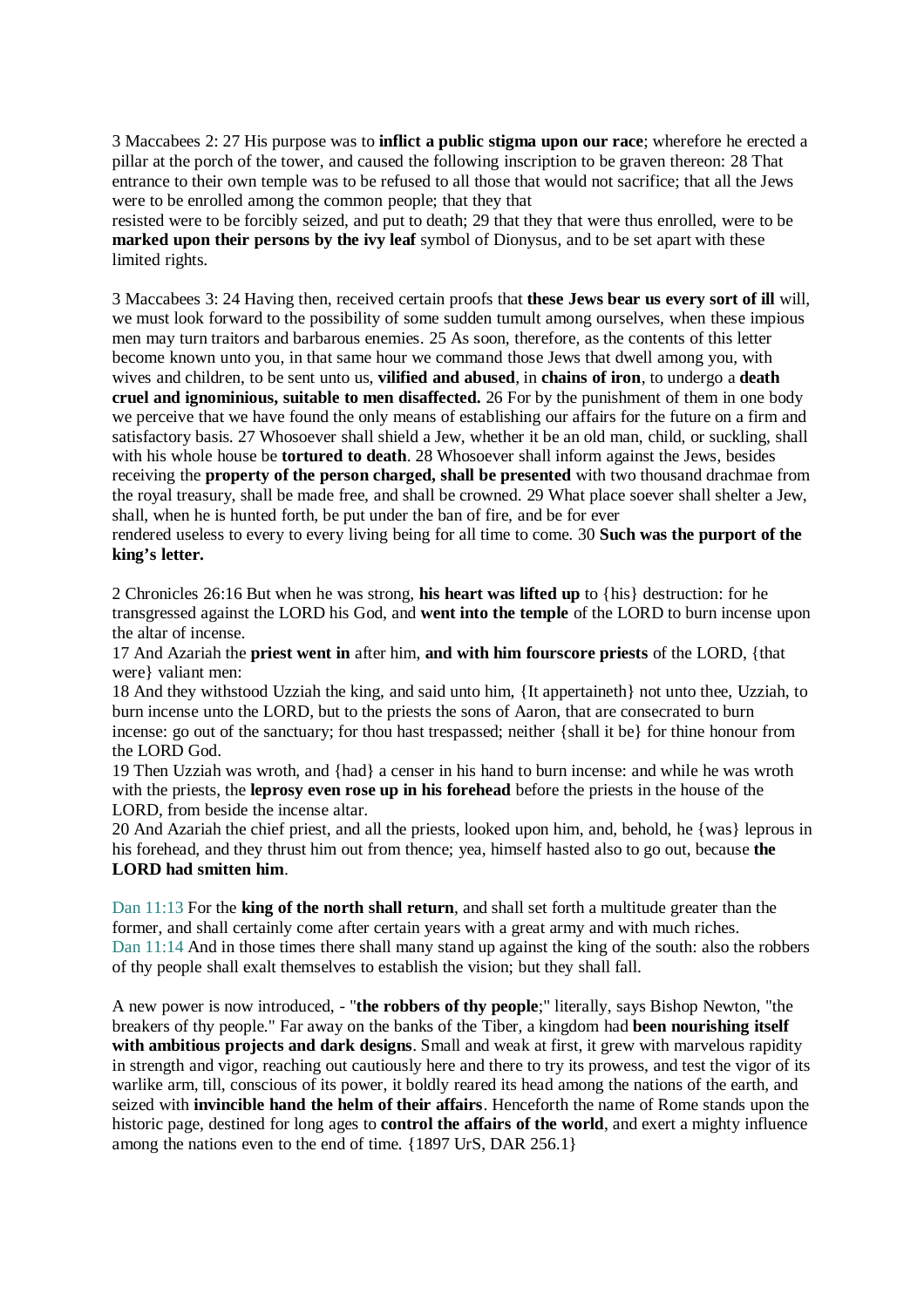The king of the south, in this verse, without any doubt, means king of Egypt; but what the robbers of thy people means remains yet a doubt perhaps to some. That it cannot mean Antiochus, or any king of Syria, it is plain; for the angel had been talking about that nation for a number of verses previous, and now says, "also the robbers of thy people," etc., evidently implying some other nation. I will admit that Antiochus did perhaps rob the Jews; but how could this "establish the vision," **as Antiochus is not spoken of anywhere in the vision as performing any act of that kind**; for he belonged to what is called the Grecian kingdom in the vision. Again, "to establish the vision," must mean **to make sure, complete, or fulfill** the same.{1842 WiM, MWV2 88.1}

Dan 11:15 So the king of the north shall come, and cast up a mount, and take the most fenced cities: and the arms of the south shall not withstand, neither his chosen people, neither *shall there be any* strength to withstand.

Thus affairs were brought into a posture for the fulfillment of the verse before us. For **Antiochus,** desisting from his war with Attalus at the dictation of the Romans, took speedy steps for the **recovery of Palestine and Coele-Syria from the hands of the Egyptians.** Scopas was sent to oppose him. **Near the sources of the Jordan, the two armies met**. Scopas was defeated, pursued to Sidon, and there closely besieged. Three of the ablest generals of Egypt, with their best forces, were sent to raise the siege, but without success. At length Scopas meeting, in the gaunt and intangible specter of famine, a foe with whom he was unable to cope, was forced to surrender on the dishonorable terms of life only; whereupon he and his ten thousand men were suffered to depart, stripped and naked. Here was the taking of the most fenced cities by the king of the north; for Sidon was, both in its situation and its defenses, one of the strongest cities of those times. **Here was the failure of the arms of the south** to withstand, and the failure also of the people which the king of the south had chosen; namely, **Scopas and his AEtolian forces**. {1897 UrS, DAR 258.2}

The Battle of Panium /pəˈnaɪ.əm/ (also known as Paneion, Ancient Greek: Πάνειον, or Paneas, Πανειάς) was **fought in 200 BC between Seleucid and Ptolemaic forces as part of the Syrian Wars**. The Seleucids were led by Antiochus III the Great, while the Ptolemaic army was led by Scopas of Aetolia. The Seleucids won the battle. Details of this battle are not clear, but it is known today that a major factor in the Seleucid victory was that the Seleucid army used the cataphract in a decisive manner. The cataphracts attacked the Egyptian cavalry on the flanks and drove the enemy cavalry off, leaving the backs of the enemy infantry to the front of the line exposed. The Seleucid cataphracts then attacked their infantry in the rear, thus leading to an Egyptian rout. The specific equipment used by these relatively early cataphracts is not clearly known. Apparently Antiochus the Younger, the firstborn son of Antiochus III, was in command of the cavalry, leading the successful attack on the Egyptian flanks and rear.

**The battle was fought near Paneas (Caesarea Philippi)**, and marked **the end of Ptolemaic rule in Judea**. Some biblical commentators see this battle as being the one referred to in Daniel 11:15, where it says, "Then the king of the North will come and build up siege ramps and will capture a fortified city." https://en.wikipedia.org/wiki/Battle\_of\_Panium

Unfortunately some of the more important battles of the Successors are rather poorly described, one of these is the battle of Panion, a battle which **we have a firm identification of locale**, but a rather weak historical narrative. We don't even really know when the battle took place, it could be in **200 BC or 198 BCE**, such is the scant nature of the record. What we do know is that in the hills and small plateau near the fountains of **Pan at Banias (later Caesarea Philippi)**, located on the northern border of modern Israel, there was a decisive battle that ended Ptolemaic rule in Coele-Syria, **the final major act in the hundred year long Syrian Wars**.

http://www.ancientbattles.com/seleucid\_games/SyrianWars/syrian\_campaign\_07.htm

Dan 11:16 But he that cometh against him shall do according to his own will, and none shall stand before him: and he shall **stand in the glorious land**, which by his **hand** shall be consumed.